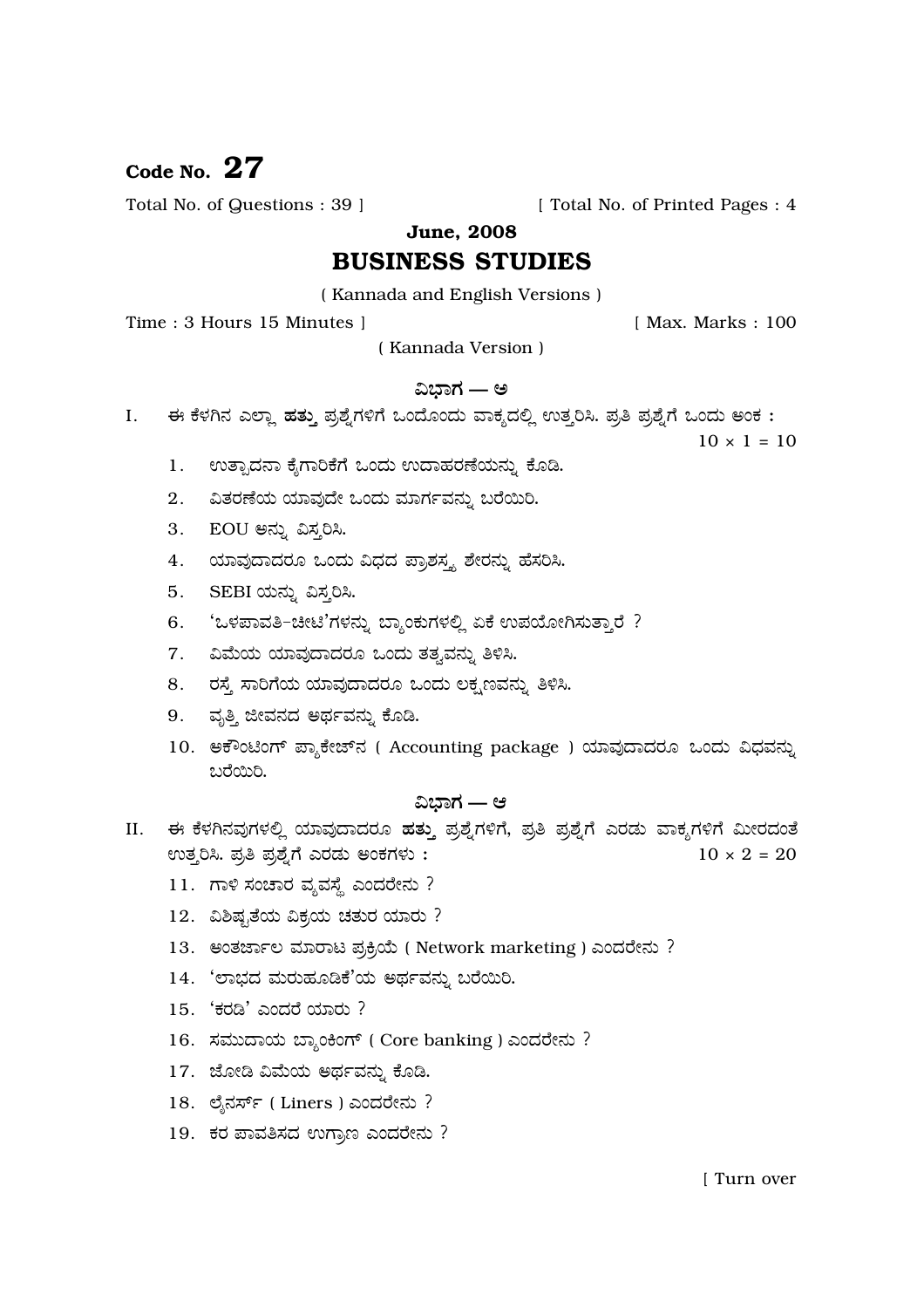Code No. 27

- 20. ವ್ಯವಹಾರದ ನೈತಿಕತೆ ಎಂದರೇನು ?
- 21. ಬಳಕೆದಾರರ ಯಾವುದಾದರೂ ಎರಡು ಹೊಣೆಗಾರಿಕೆಗಳನ್ನು ತಿಳಿಸಿ.
- 22. ಇ-ವಾಣಿಜ್ಯದ ಎರಡು ಪ್ರಯೋಜನಗಳನ್ನು ತಿಳಿಸಿ.

### ವಿಬಾಗ — ಇ

- III. ಈ ಕೆಳಗಿನವುಗಳಲ್ಲಿ ಯಾವುದಾದರೂ ಆರು ಪ್ರಶ್ನೆಗಳಿಗೆ, ಪ್ರತಿ ಪ್ರಶ್ನೆಗೆ ಹದಿನ್ಯೆದು ಸಾಲುಗಳಿಗೆ ಮೀರದಂತೆ ಉತ್ತರಿಸಿ. ಪ್ರತಿ ಪ್ರಶ್ನೆಗೆ ಐದು ಅಂಕಗಳು :  $6 \times 5 = 30$ 
	- 23. ಕೈಗಾರಿಕೆಯ ಲಕ್ಷಣಗಳನ್ನು ವಿವರಿಸಿ.
	- 24. ಒಂದು ಉತ್ತಮ ಜಾಹೀರಾತು ಪ್ರತಿಯಲ್ಲಿರಬೇಕಾದ ಯಾವುದಾದರೂ ಐದು ಅಂಶಗಳನ್ನು ಸಂಕ್ಷಿಪ್ತವಾಗಿ ವಿವರಿಸಿ.
	- 25. ಕೋರಿಕೆಯ ಗೃಹಗಳ (Indent Houses) ಯಾವುದಾದರೂ ಐದು ಸೇವೆಗಳನ್ನು ಬರೆಯಿರಿ.
	- 26. ಈಕ್ಸಿಟಿ ಶೇರುಗಳ ಯಾವುದಾದರೂ ಐದು ಅನುಕೂಲತೆಗಳನ್ನು ಸಂಕ್ಷಿಪ್ತವಾಗಿ ವಿವರಿಸಿ.
	- 27. ಸಾವಧಿ ಠೇವಣಿ ಖಾತೆಯ (Fixed Deposit Account ) ಯಾವುದಾದರೂ ಐದು ಲಕೃಣಗಳನ್ನು ಬರೆಯಿರಿ.
	- 28. ನೌಕರರ ವಿಷಯದಲ್ಲಿ ವ್ಯವಹಾರಕ್ಕಿರುವ ಸಾಮಾಜಿಕ ಹೊಣೆಗಾರಿಕೆಗಳನ್ನು ವಿವರಿಸಿ.
	- 29. ಬಳಕೆದಾರರ ಯಾವುದಾದರೂ ಐದು ಹಕ್ಕುಗಳನ್ನು ವಿವರಿಸಿ.
	- 30. ವಿಮೆಯ ಕ್ಷೇತ್ರದಲ್ಲಿ ಇರುವ ಜೀವನಾವೃತ್ತಿಯ ಅವಕಾಶಗಳನ್ನು ತಿಳಿಸಿ.
	- 31. ಇ-ವಾಣಿಜ್ಯದ ಯಶಸ್ಸೀ ಅನುಷ್ಠಾನಕ್ಕೆ ಬೇಕಾಗುವ ಸಂಪನ್ಮೂಲಗಳನ್ನು ಸಂಕ್ಷಿಪ್ತವಾಗಿ ವಿವರಿಸಿ.

# ವಿಬಾಗ — ಈ

- IV. ಈ ಕೆಳಗಿನವುಗಳಲ್ಲಿ ಯಾವುದಾದರೂ ಮೂರು ಪ್ರಶ್ನೆಗಳಿಗೆ, ಪ್ರತಿ ಪ್ರಶ್ನೆಗೆ ಮೂವತ್ತು ಸಾಲುಗಳಿಗೆ ಮೀರದಂತೆ ಉತ್ತರಿಸಿ. ಪ್ರತಿ ಪ್ರಶ್ನೆಗೆ ಹತ್ತು ಅಂಕಗಳು:  $3 \times 10 = 30$ 
	- 32. ಮಾರಾಟ ವ್ಯವಸ್ಥೆಯ ಕಾರ್ಯಗಳನ್ನು ಸಂಕೃಪ್ತವಾಗಿ ವಿವರಿಸಿ.
	- 33. ನಿರ್ಯಾತ ವ್ಯಾಪಾರದಲ್ಲಿ ರವಾನೆ ಪ್ರತಿನಿಧಿಯು ಅನುಸರಿಸಬೇಕಾದ ಕ್ರಮಾನುಗತಿಗಳನ್ನು ವಿವರಿಸಿ.
	- 34. ಶೇರು ವಿನಿಮಯ ಕೇಂದ್ರಗಳ ಕಾರ್ಯಗಳನ್ನು ವಿವರಿಸಿ.
	- 35. ಅಗ್ನಿ ವಿಮೆಯ ವಿವಿಧ ಪಾಲಿಸಿಗಳನ್ನು ವಿವರಿಸಿ.
	- 36. ರೈಲು ಸಾರಿಗೆಯ ಅನುಕೂಲತೆ ಮತ್ತು ಅನಾನುಕೂಲತೆಗಳನ್ನು ಬರೆಯಿರಿ.

## ವಿಬಾಗ — ಉ

#### ( ಪ್ರಾಯೋಗಿಕ ಪ್ರಶ್ನೆಗಳು )

- $V.$  ಈ ಕೆಳಗಿನವುಗಳಲ್ಲಿ ಯಾವುದಾದರೂ ಎರಡನ್ನು ಉತ್ತರಿಸಿ. ಪ್ರತಿ ಪ್ರಶ್ನೆಗೆ ಐದು ಅಂಕಗಳು : $2 \times 5 = 10$ 
	- 37. ಒಂದು ಸ್ಥಾವರದ ಕಾರ್ಯ ನಿರ್ವಾಹಕರಾಗಿ, ಉತ್ತಮ ಸ್ಥಾವರವನ್ನು ವಿನ್ಯಾಸ ಮಾಡುವಾಗ ನೀವು ಯಾವ ತತ್ವಗಳನ್ನು ಅನುಸರಿಸುತ್ತೀರಿ ?
	- 38. ಖಾಸಗಿ ರಂಗದಲ್ಲಿರುವ ಯಾವುದಾದರೂ ಐದು ವಿಮಾ ಕಂಪೆನಿಗಳನ್ನು ಪಟ್ಟಿ ಮಾಡಿ.
	- 39. ವಾಣಿಜ್ಯ ವಿದ್ಯಾರ್ಥಿಗಳಿಗೆ ಪದವಿಪೂರ್ವ ಶಿಕ್ಷಣದ ( PUC ) ನಂತರ ಲಭ್ಯವಿರುವ ವಿದ್ಯಾಭ್ಯಾಸದ ಅವಕಾಶಗಳನ್ನು ಪಟ್ಟಿ ಮಾಡಿ.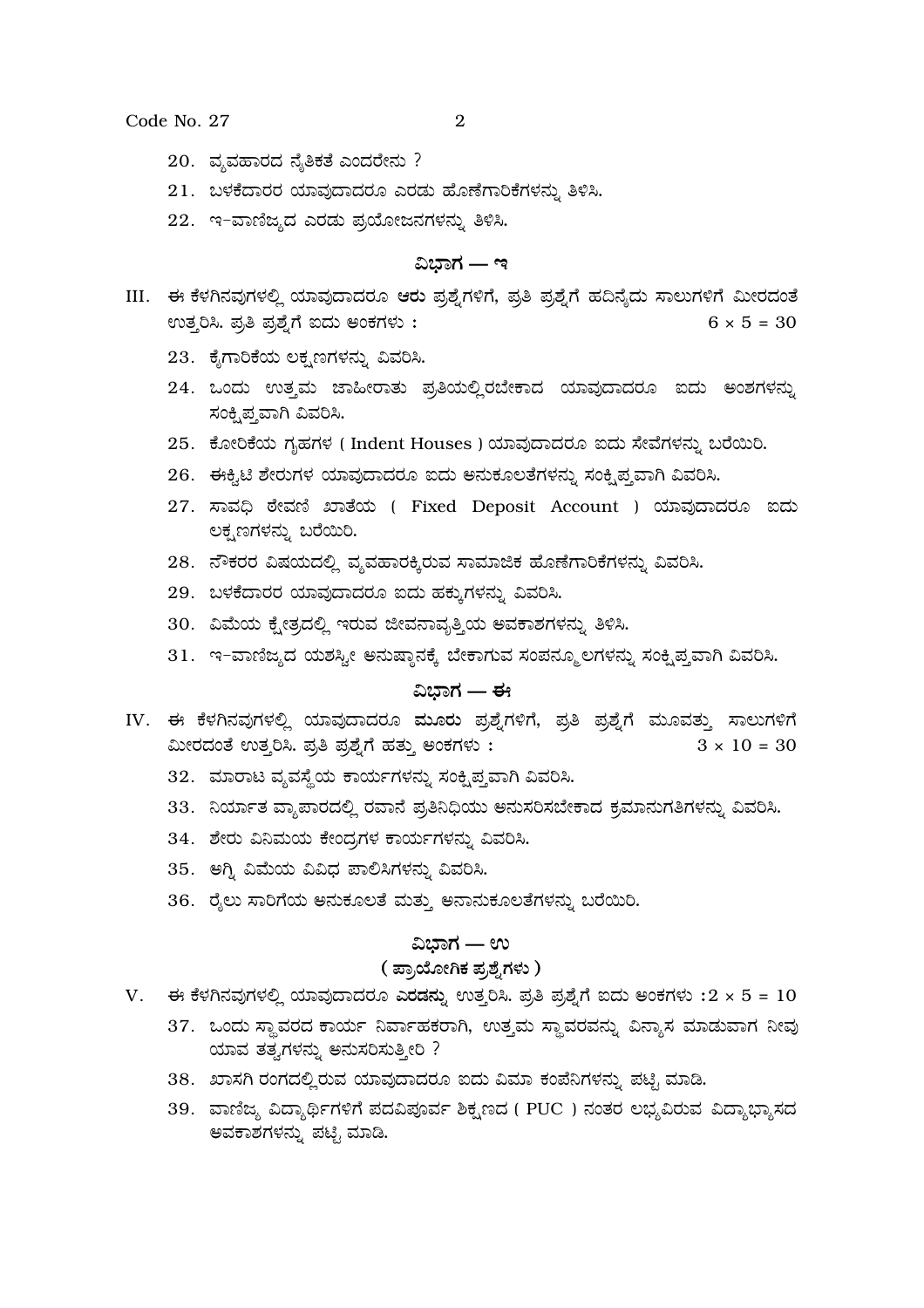### ( English Version )

#### SECTION – A

- I. Answer all *ten* questions in a sentence each. Each question carries *one* mark.  $10 \times 1 = 10$ 
	- 1. Give an example of manufacturing industry.
	- 2. Write one of the channels of distribution.
	- 3. Expand EOU.
	- 4. State any one of the type of Preference Shares.
	- 5. Expand SEBI.
	- 6. Why are 'Pay-in-slips' used in banks ?
	- 7. Mention one of the principles of Insurance.
	- 8. Mention any one of the features of Road Transport.
	- 9. Give the meaning of Career.
	- 10. Write any one of the Accounting Packages.

#### SECTION – B

- II. Answer any *ten* of the following questions in not more than *two* sentences each. Each question carries *two* marks. 10 × 2 = 20
	- 11. What is Ventilation ?
	- 12. Who is a Speciality Salesman ?
	- 13. What is Network marketing ?
	- 14. Write the meaning of 'Ploughing back of profits'.
	- 15. Who is a Bear ?
	- 16. What is Core banking ?
	- 17. Give the meaning of Double Insurance.
	- 18. What are Liners ?
	- 19. What is a Bonded Warehouse ?
	- 20. What is Business ethics ?
	- 21. State any two consumer responsibilities.
	- 22. State any two benefits of E-Commerce.